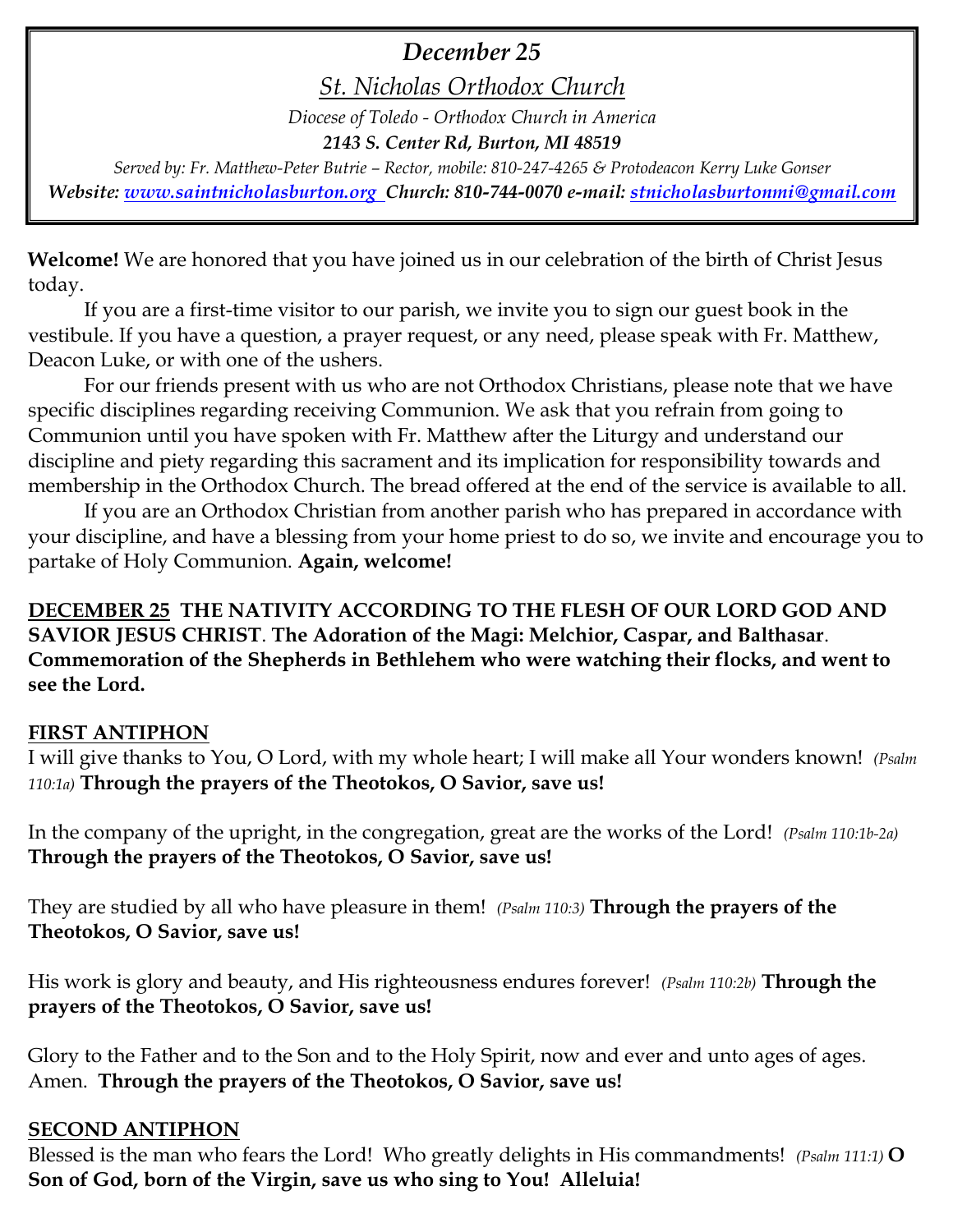His descendants will be mighty in the land; the generation of the upright will be blessed! *(Psalm 111:2)* **O Son of God, born of the Virgin, save us who sing to You! Alleluia!**

Glory and wealth are in His house, and His righteousness endures forever! *(Psalm 111:3)* **O Son of God, born of the Virgin, save us who sing to You! Alleluia!**

Light rises in the darkness for the upright; the Lord is merciful, compassionate and righteous! *(Psalm 111:4)* **O Son of God, born of the Virgin, save us who sing to You! Alleluia!**

Glory to the Father and to the Son and to the Holy Spirit, now and ever and unto ages of ages. Amen. Only-begotten Son and immortal Word of God, Who for our salvation willed to be incarnate of the holy Theotokos and ever-virgin Mary, Who without change became man and was crucified, O Christ our God, trampling down death by death, Who are one of the Holy Trinity, glorified with the Father and the Holy Spirit: save us!

## **THIRD ANTIPHON**

**The Lord said to my Lord: "Sit at my right hand!"** *(Psalm 109:1a)* Your Nativity, O Christ our God, has shone to the world the light of wisdom! For by it those who worshipped the stars, were taught by a star to adore You, the Sun of Righteousness, and to know You, the Orient from on high. O Lord, glory to You!

**Until I make Your enemies Your footstool!** *(Psalm 109:1b)* Your Nativity, O Christ our God, has shone to the world the light of wisdom! For by it those who worshipped the stars, were taught by a star to adore You, the Sun of Righteousness, and to know You, the Orient from on high. O Lord, glory to You!

**The Lord sends forth from Sion Your mighty scepter. Rule in the midst of Your foes.** *(Psalm 109:2)*  Your Nativity, O Christ our God, has shone to the world the light of wisdom! For by it those who worshipped the stars, were taught by a star to adore You, the Sun of Righteousness, and to know You, the Orient from on high. O Lord, glory to You!

**Authority shall be with You on the day of Your power, among the splendor of Your holy ones!** 

*(Psalm 109:3)* Your Nativity, O Christ our God, has shone to the world the light of wisdom! For by it those who worshipped the stars, were taught by a star to adore You, the Sun of Righteousness, and to know You, the Orient from on high. O Lord, glory to You!

## **THE LITTLE ENTRANCE**

*Deacon:* Wisdom! Upright!

*Priest:* From the womb, before the morning star I have begotten you; the Lord swore and will not change his mind. You are a Priest to the age, according to the order of Melchisedek. *(Psalm 109:4)* O Son of God, who were born of a Virgin, save us who sing to You: Alliluia.

## **TROPARION**

**(Tone 4)** Your Nativity, O Christ our God, has shone to the world the light of wisdom! For by it those who worshipped the stars, were taught by a star to adore You, the Sun of Righteousness, and to know You, the Orient from on high. O Lord, glory to You!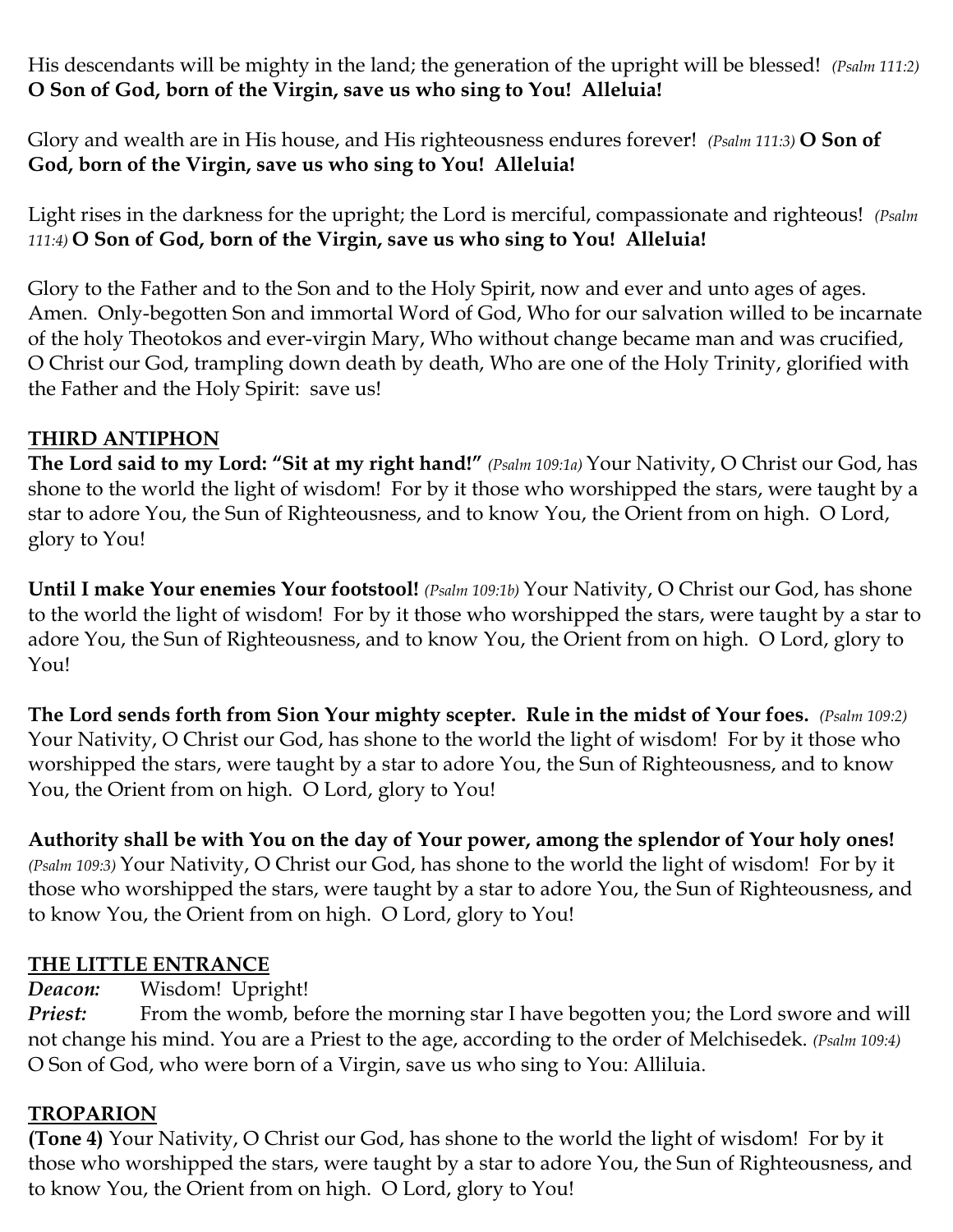## **KONTAKION**

**(Tone 3)** Today the Virgin gives birth, the Virgin gives birth to the transcendent One, the transcendent One! And the earth offers, offers a cave to the unapproachable One, unapproachable One! Angels, angels with shepherds glorify Him, glorify Him! The wise men journey, journey with a star, journey with a star! Since for our sake, for our sake the Eternal God, the Eternal God was born as a little child!

#### **INSTEAD OF "HOLY GOD…"**

As many as have been baptized into Christ have put on Christ! Alleluia!

#### *The prokeimenon in the eighth tone:* **Let all the earth worship You and praise You; / let it praise Your name, O Most High!** *(Psalm 65:3)*

*v.* **Make a joyful noise to the Lord all the earth! Sing of His Name, give to Him glorious praise!** *(Psalm 65:1)*

#### **THE READING IS FROM THE EPISTLE OF THE APOSTLE PAUL TO THE GALATIANS (4:4-**

**7)** Brethren, when the time had fully come, God sent forth His Son, born of a woman, born under the Law, to redeem those who were under the Law, so that we might receive adoption as sons. And because you are sons, God has sent the Spirit of His Son into our hearts, crying, "Abba! Father!" Therefore, you are no longer a slave but a son; and if a son, then an heir of God through Christ.

#### *Alleluia, Tone 1*

- *v:* **The heavens are telling the glory of God, and the firmament proclaims His handiwork!** *(Psalm* 18:1*)*
- *v:* **Day to day pours forth speech, and night to night declares knowledge.** *(Psalm* 18:2*)*

**THE HOLY GOSPEL ACCORDING TO MATTHEW (2:1-12)** Now when Jesus was born in Bethlehem of Judea in the days of Herod the king, behold, wise men from the East came to Jerusalem, saying, "Where is He who has been born king of the Jews? For we have seen His star in the East, and have come to worship Him." When Herod the king heard this, he was troubled, and all Jerusalem with him; and assembling all the chief priests and scribes of the people, he inquired of them where the Christ was to be born. They told him, "In Bethlehem of Judea; for so it is written by the prophet: 'And you, O Bethlehem, in the land of Judea, are by no means least among the rulers of Judea; for from you shall come a ruler who will govern My people Israel.'" Then Herod summoned the wise men secretly and ascertained from them what time the star appeared; and he sent them to Bethlehem, saying, "Go and search diligently for the child, and when you have found Him bring me word, that I too may come and worship Him." When they had heard the king they went their way; and lo, the star which they had seen in the East went before them, until it came to rest over the place where the child was. When they saw the star, they rejoiced exceedingly with great joy; and going into the house they saw the child with Mary His mother, and they fell down and worshiped Him. Then, opening their treasures, they offered Him gifts, gold and frankincense and myrrh. And being warned in a dream not to return to Herod, they departed to their own country by another way.